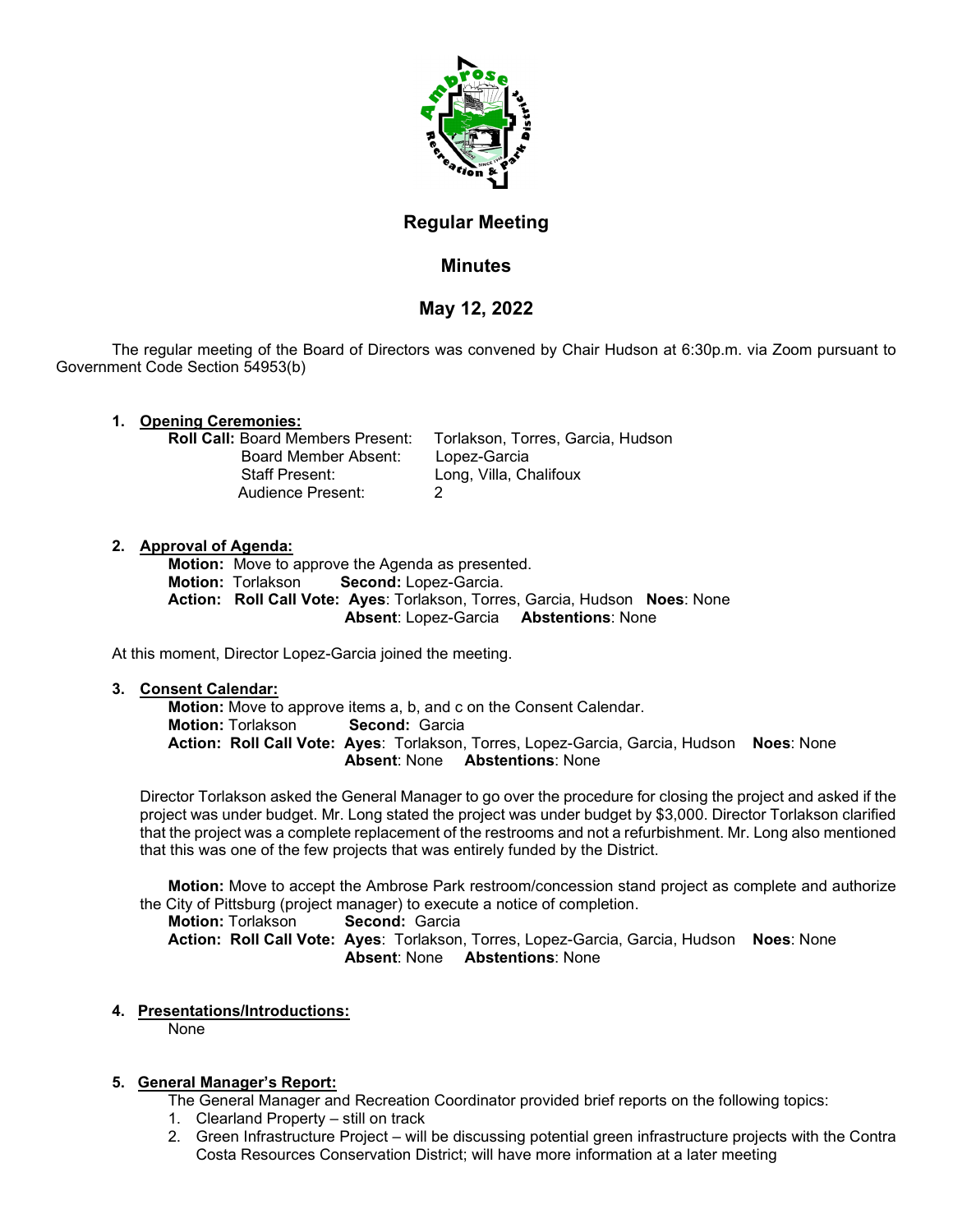- 3. Youth Programs Bay Point Youth Academy will be starting 4-day week operation; Teen Center will re-open in June
- 4. Ambrose Park Ribbon Cutting opening ceremony went very well; great community support; thank you Lori for putting it all together
- 5. Pool pool is opening on weekends starting May 28th and daily starting June  $6<sup>th</sup>$ ; swim lessons are filling up; will be having an Aquatic Camp this year and offering pool rentals for birthday parties
- 6. Recreation Soccer Camp starting in June

There were a few comments from the Directors.

### **6. Legal Counsel Report:**

None

### **7. Public Communications:**

Alfredo Perez, resident of Bay Point, recommended the District look into Pickleball. Jasmine Cisneros gave an update on the community garden and the Little Sprouts Academy program.

#### **8. Board Matters:**

**a. Select a playground structure design to be installed at Lynbrook Park.** At this moment, because Director Hudson & Director Lopez-Garcia's residences are located near the park included in the discussion, they recused themselves from the meeting and Director Torlakson presided. Mrs. Chalifoux presented the five different renditions. The Board agreed with the General Managers recommendation, which was the playground structure the community also chose.

**Motion:** Move to select playground structure design C22043PMR1 to be installed at Lynbrook Park.

**Motion: Torres Second: Garcia** 

**Action: Roll Call Vote: Ayes:** Torlakson, Garcia, Torres **Noes:** None **Absent:** Lopez-Garcia, Hudson **Abstentions:** None

Director Hudson and Director Lopez-Garcia returned to the meeting.

 **b. Consider Accepting the Final Audit Report for Fiscal Year 2020-2021 as Presented by Fechter and Company.** Director Hudson explained that the audit was presented at the last meeting but the item was not accepted by a motion.

**Motion:** Move to accept the final audit report for fiscal year 2020-2021 as presented by Fechter and Company.

**Motion: Torlakson <b>Second:** Garcia **Action: Roll Call Vote: Ayes:** Torlakson, Garcia, Torres, Lopez-Garcia, Hudson **Noes:** None **Absent:** None **Abstentions:** None

 **c. Review the Preliminary General Operating Budget (attachment 1) for Fiscal Year 2022-2023 and Provide Staff with Direction.** Mr. Long said because of the minimum wage increasing, the salary schedule will be adjusted to reflect the increase. He also mentioned that the energy conservation loan payment will also be reflected on this budget. Mrs. Villa went over the highlighted items. There were a few comments from the Board.

#### **9. Public Hearing:**

None

## **10. Closed Session**

None

#### **11**. **Committee Reports and Board Comments and Items for Next Agenda:**

 Director Torlakson thanked Director Garcia and Director Torres for representing the District at the opening ceremony. She thanked Marathon for the donation to help with the landscape at Ambrose Park. She spoke about her visit to the community garden and was very pleased on how the Little Sprouts Academy program was going. Director Torres thanked Alfredo Perez for attending the meeting and bringing new ideas to the Board. He also thanked Jasmine for her updates on the garden and appreciates all of her hard work. Director Garcia congratulated Jasmine on the Little Sprouts Academy. She shared that the Garden Club presented the Yard of